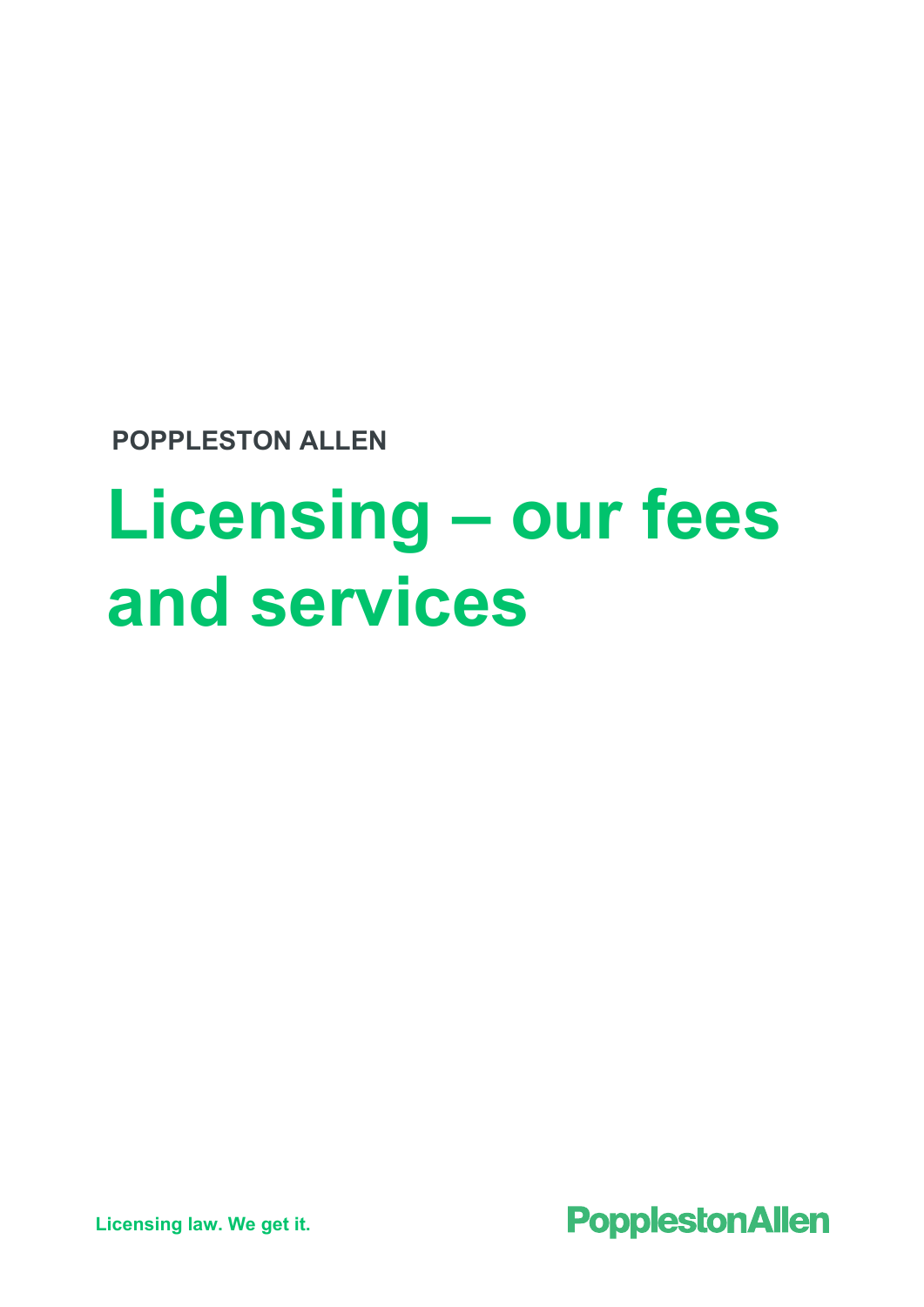We understand that costs are important in any business transaction. We have set out below a range of fees relevant for applications for new premises licence applications and full variations of an existing premises licence. The price information is designed to give you an indication of how much it costs to work with us in relation to the Licensing Act 2003.

However, please do not use costs alone to evaluate our service. The reason we are trusted by more licensed operators than any other firm in the UK is not the cost- it is results. The results we achieve for our clients mean they can operate how they want to; usually leading to more profitable operations.

#### **Anticipated fees are categorised as follows:**

| <b>Type</b>        | <b>Factors</b>                            | <b>Cost</b>                  |  |
|--------------------|-------------------------------------------|------------------------------|--|
| Simple application | size, nature and type of the<br>$\bullet$ | £1,250 - £2,000 plus VAT and |  |
|                    | premises and the licensable               | disbursements                |  |
|                    | activities proposed and the               |                              |  |
|                    | activity times sought;                    |                              |  |
|                    | location and whether the                  |                              |  |
|                    | premises is located within a              |                              |  |
|                    | cumulative impact policy                  |                              |  |
|                    | area (where there is a                    |                              |  |
|                    | rebuttable presumption                    |                              |  |
|                    | against the grant) or in a                |                              |  |
|                    | residential area.                         |                              |  |
| Medium complexity  | size, nature and type of the              | £2,000 - £5,000 plus VAT and |  |
|                    | premises and the licensable               | disbursements                |  |
|                    | activities proposed and the               |                              |  |
|                    | activity times sought;                    |                              |  |
|                    | location and whether the                  |                              |  |
|                    | premises is located within a              |                              |  |
|                    | cumulative impact policy                  |                              |  |
|                    | area (where there is a                    |                              |  |
|                    | rebuttable presumption                    |                              |  |
|                    | against the grant) or in a                |                              |  |
|                    | residential area.                         |                              |  |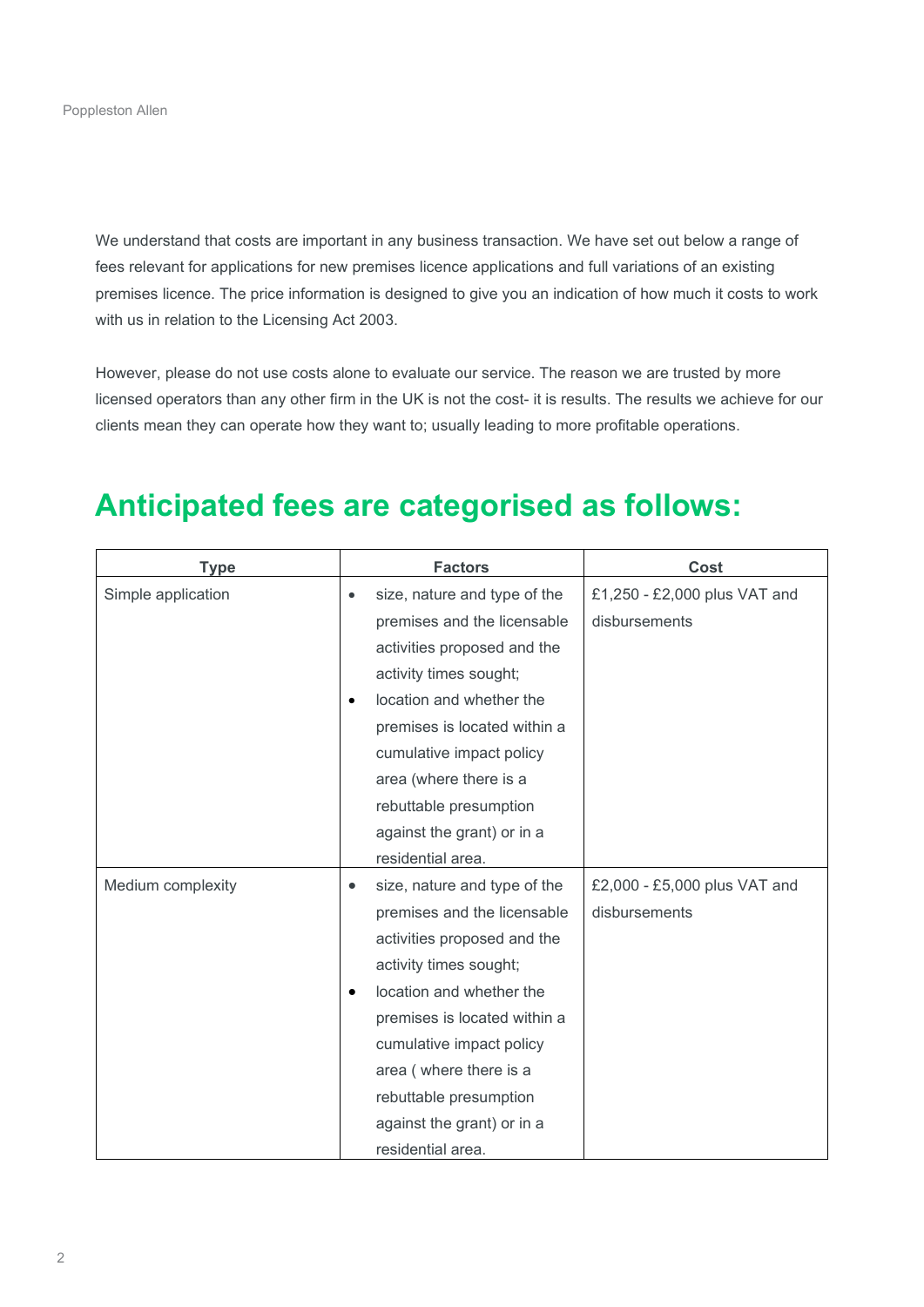| High complexity | ٠         | size, nature and type of the | £5000 + plus VAT and |
|-----------------|-----------|------------------------------|----------------------|
|                 |           | premises and the licensable  | disbursements        |
|                 |           | activities proposed and the  |                      |
|                 |           | activity times sought;       |                      |
|                 | $\bullet$ | location and whether the     |                      |
|                 |           | premises is located within a |                      |
|                 |           | cumulative impact policy     |                      |
|                 |           | area (where there is a       |                      |
|                 |           | rebuttable presumption       |                      |
|                 |           | against the grant) or in a   |                      |
|                 |           | residential area.            |                      |

The higher the likely impact on the licensing objectives the greater the associated fee earner time etc.

# **Costings above include:**

- taking your instructions in person at our offices/email or on the phone;
- advising on the type of plans required to accompany your application and appropriate application fee;
- drafting a consent form for the Designated Premises Supervisor
- undertaking due diligence on the DPS's right to work in accordance with applicable Immigration legislation (new applications);
- completing and submitting the application, including the Operating Schedule and advising on how to promote the licensing objectives;
- drafting notices advertising the application for display at the premises in the correct statutory form and publication in an appropriate newspaper local to the premises;
- liaising with you to arrange the display of the notice(s) at the premises either by advising you as to the appropriate location and number, (or at an additional cost) arranging for the notices to be displayed on your behalf through an agent;
- checking the licence once granted and correcting any errors with the licensing authority; and
- progressing through to the grant of the application and reporting to you throughout (where no representations are received).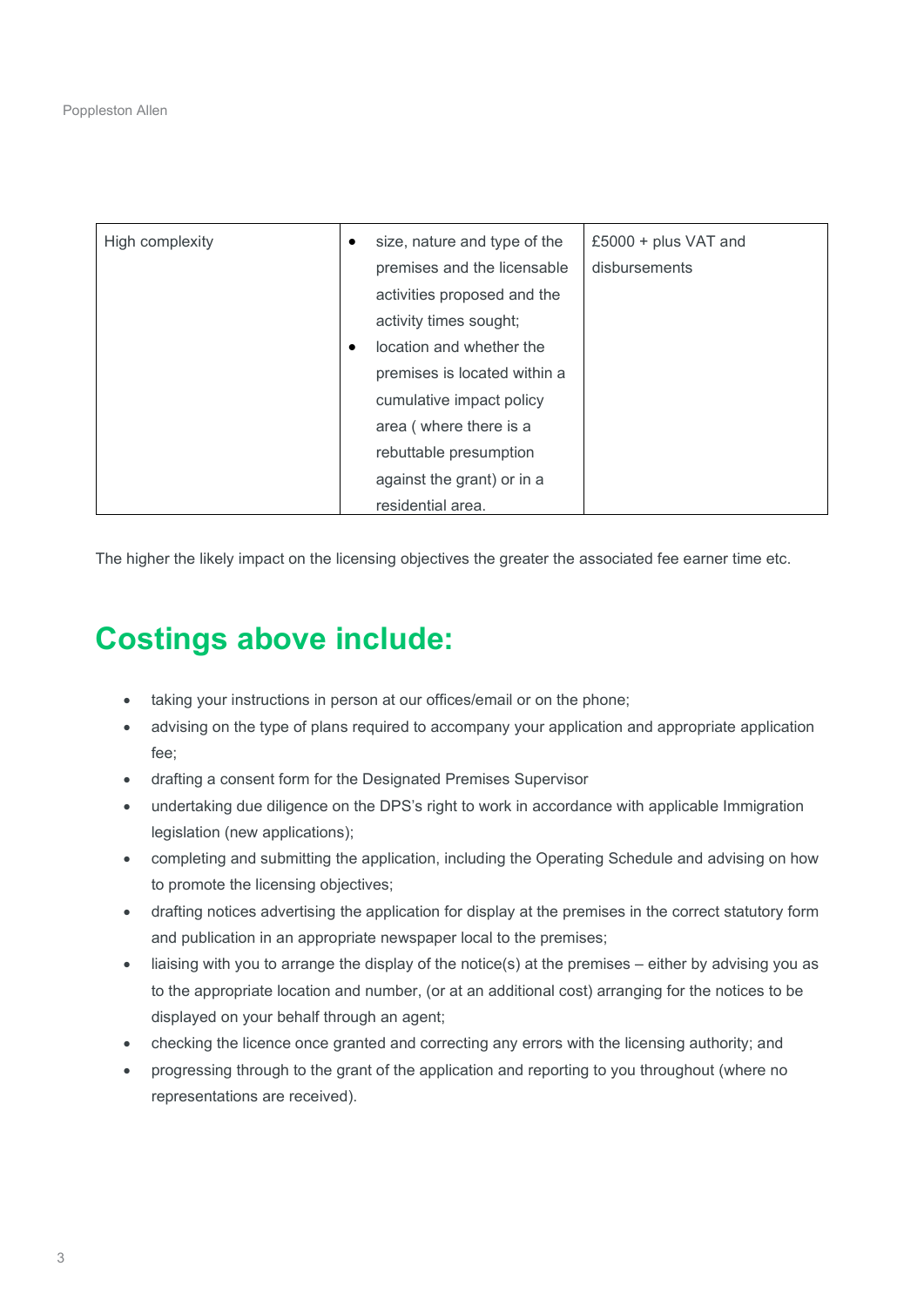# **Costings above exclude:**

- obtaining suitable plans;
- pre-consulting with the Licensing Authority, Responsible Authorities and others (local residents and/or councillor) and any charges made by the Responsible Authorities for such a meeting;
- meeting with you out of the office to take your instructions;
- attending site meetings;
- dealing with, attending meetings or advising you in relation to queries or representations received from either the Responsible Authorities of other Interested Parties;
- drafting additional documentation to support the application such as a Dispersal Policy, Operational Management Plan, and /or Risk Assessments;
- instructing and thereafter liaising with Experts or Counsel;
- advising on drafting licensing clauses or similar clauses within a lease;
- investigating the licensing and/or planning history of the site and of the surrounding area, including investigating licences granted and/or refused for similar operations in the locality;
- advising in relation to technical standards, building control, or similar;
- preparing for and representing you at Licensing Sub-Committee, including preparing evidence and taking witness statements and dealing with any other related matters; and
- advising on any appeal or dealing with any queries following the licence hearing, reviewing the granted licence and liaising with the Authority if errors are made and submitting and pursuing any appeal documentation.

### **About us and our hourly rates**

Details of our staff, their experience and qualifications can be found [here.](https://www.popall.co.uk/meet-the-team)

| <b>Hourly Rates</b>                     | Range [Hourly rate, excluding VAT] |
|-----------------------------------------|------------------------------------|
| Partner                                 | £340 to £435                       |
| Associate / Senior Consultant Solicitor | £310 to £375                       |
| Senior Solicitor [5 years+ qualified]   | £290 to £340                       |
| Junior Solicitor                        | £230 to £290                       |
| Legal Executive / Senior Paralegal      | £195 to £265                       |
| <b>Trainee Solicitor</b>                | £195 to £225                       |
| Paralegals                              | £150 to £200                       |
| <b>Clerks</b>                           | £110                               |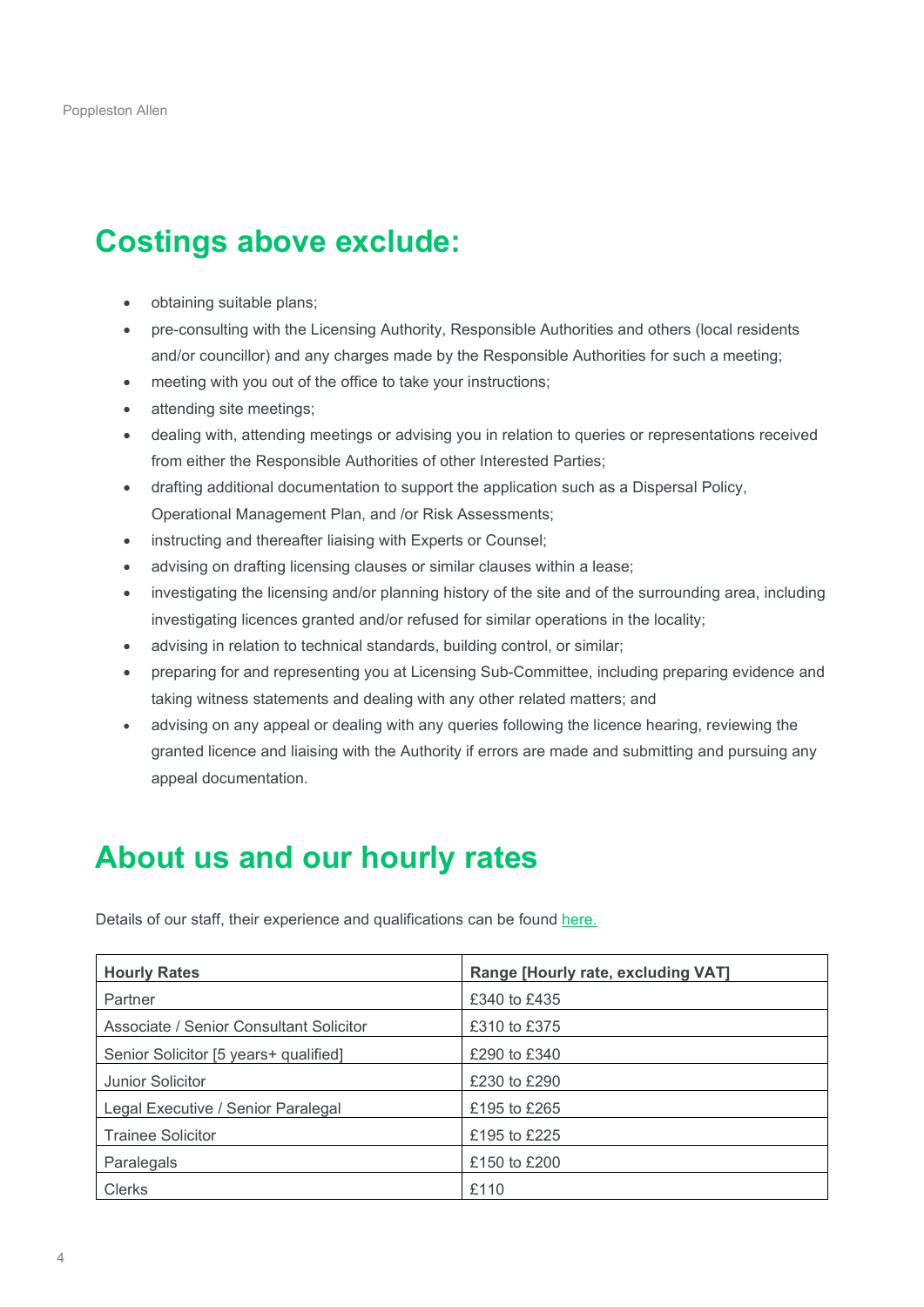We reserve the right to change an enhance rate if the case is one of unusual urgency. Our VAT number is 6107522862

## **Disbursements:**

These are costs related to your matter that are payable to third parties, such as the application fee. Some disbursements will carry additional VAT charges. The standard disbursements may include:

- Application fee (payable to the Licensing Authority): £100.00 to £1,905.00 (dependent on the ratable value of property)
- Advertising in the newspaper fee: £150.00 £500.00
- Postal/courier fee to serve the application:
- Printing plans
- Enquiry agent to display the notices
- Travel, accommodation and parking
- **Expert fees**
- Counsel fees

#### **Time frame**

The timeframe from our initial contact with you to obtaining a Premises Licence or variation under the Licensing Act 2003 will depend upon the nature and complexity of the application. Other factors will include the level of pre-submission work and also whether the application receives representations which will mean it is required to be determined by a Licensing Sub-Committee.

A straightforward licensing application with no representations will be subject to a 28 day consultation period and the preparation time prior to that could, in the simplest of cases, be as little as 2 weeks and therefore the process could be in the region of 6 weeks.

A medium and high complexity application will take additional time and the timescale could be anything from 12 to 26 weeks.

*We would be pleased to speak with you to discuss your specific requirements and provide you with a tailored fee estimate.*